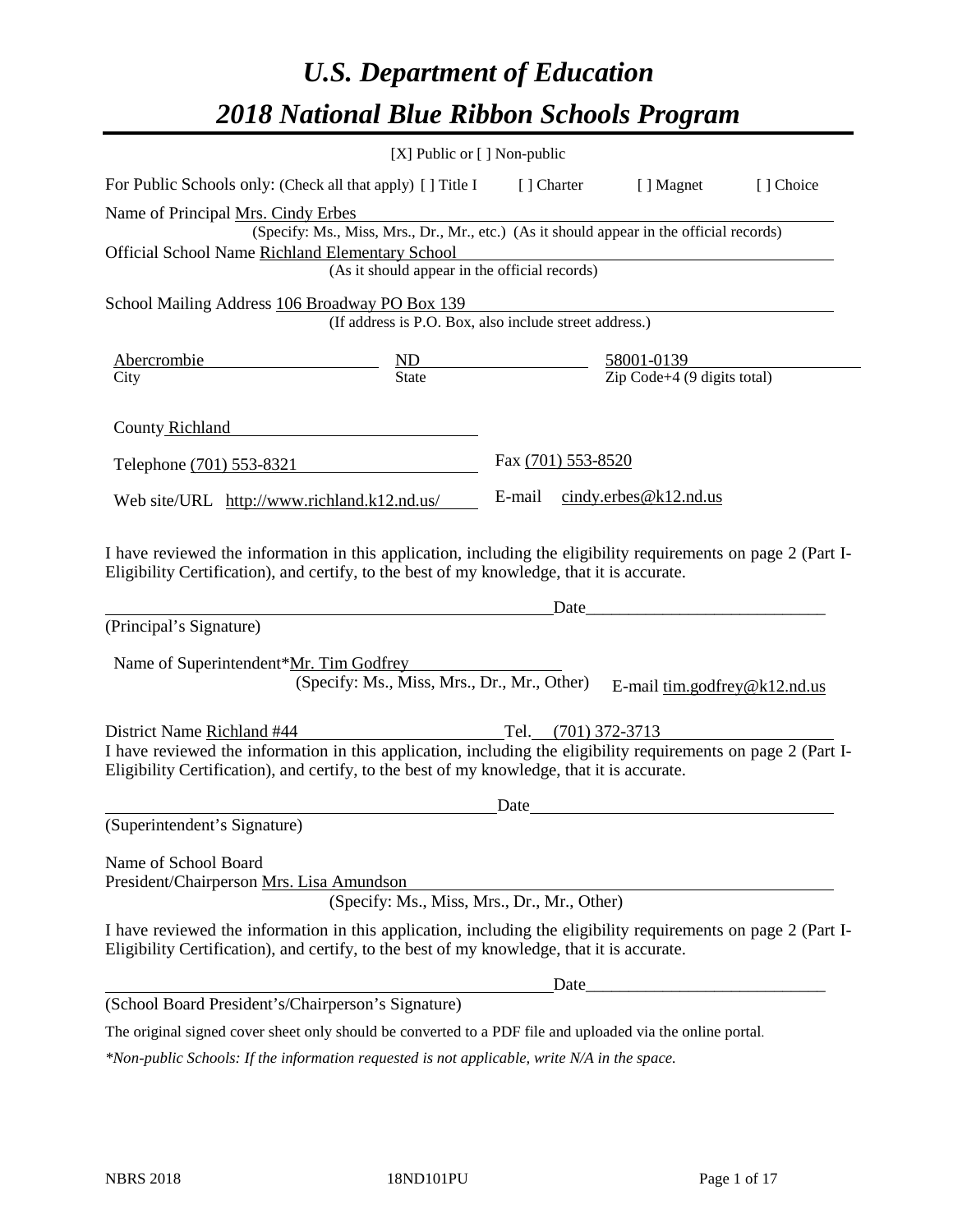The signatures on the first page of this application (cover page) certify that each of the statements below, concerning the school's eligibility and compliance with U.S. Department of Education and National Blue Ribbon Schools requirements, are true and correct.

- 1. The school configuration includes one or more of grades K-12. (Schools on the same campus with one principal, even a K-12 school, must apply as an entire school.)
- 2. All nominated public schools must meet the state's performance targets in reading (or English language arts) and mathematics and other academic indicators (i.e., attendance rate and graduation rate), for the all students group and all subgroups, including having participation rates of at least 95 percent using the most recent accountability results available for nomination.
- 3. To meet final eligibility, all nominated public schools must be certified by states prior to September 2018 in order to meet all eligibility requirements. Any status appeals must be resolved at least two weeks before the awards ceremony for the school to receive the award.
- 4. If the school includes grades 7 or higher, the school must have foreign language as a part of its curriculum.
- 5. The school has been in existence for five full years, that is, from at least September 2012 and each tested grade must have been part of the school for the past three years.
- 6. The nominated school has not received the National Blue Ribbon Schools award in the past five years: 2013, 2014, 2015, 2016, or 2017.
- 7. The nominated school has no history of testing irregularities, nor have charges of irregularities been brought against the school at the time of nomination. The U.S. Department of Education reserves the right to disqualify a school's application and/or rescind a school's award if irregularities are later discovered and proven by the state.
- 8. The nominated school has not been identified by the state as "persistently dangerous" within the last two years.
- 9. The nominated school or district is not refusing Office of Civil Rights (OCR) access to information necessary to investigate a civil rights complaint or to conduct a district-wide compliance review.
- 10. The OCR has not issued a violation letter of findings to the school district concluding that the nominated school or the district as a whole has violated one or more of the civil rights statutes. A violation letter of findings will not be considered outstanding if OCR has accepted a corrective action plan from the district to remedy the violation.
- 11. The U.S. Department of Justice does not have a pending suit alleging that the nominated school or the school district as a whole has violated one or more of the civil rights statutes or the Constitution's equal protection clause.
- 12. There are no findings of violations of the Individuals with Disabilities Education Act in a U.S. Department of Education monitoring report that apply to the school or school district in question; or if there are such findings, the state or district has corrected, or agreed to correct, the findings.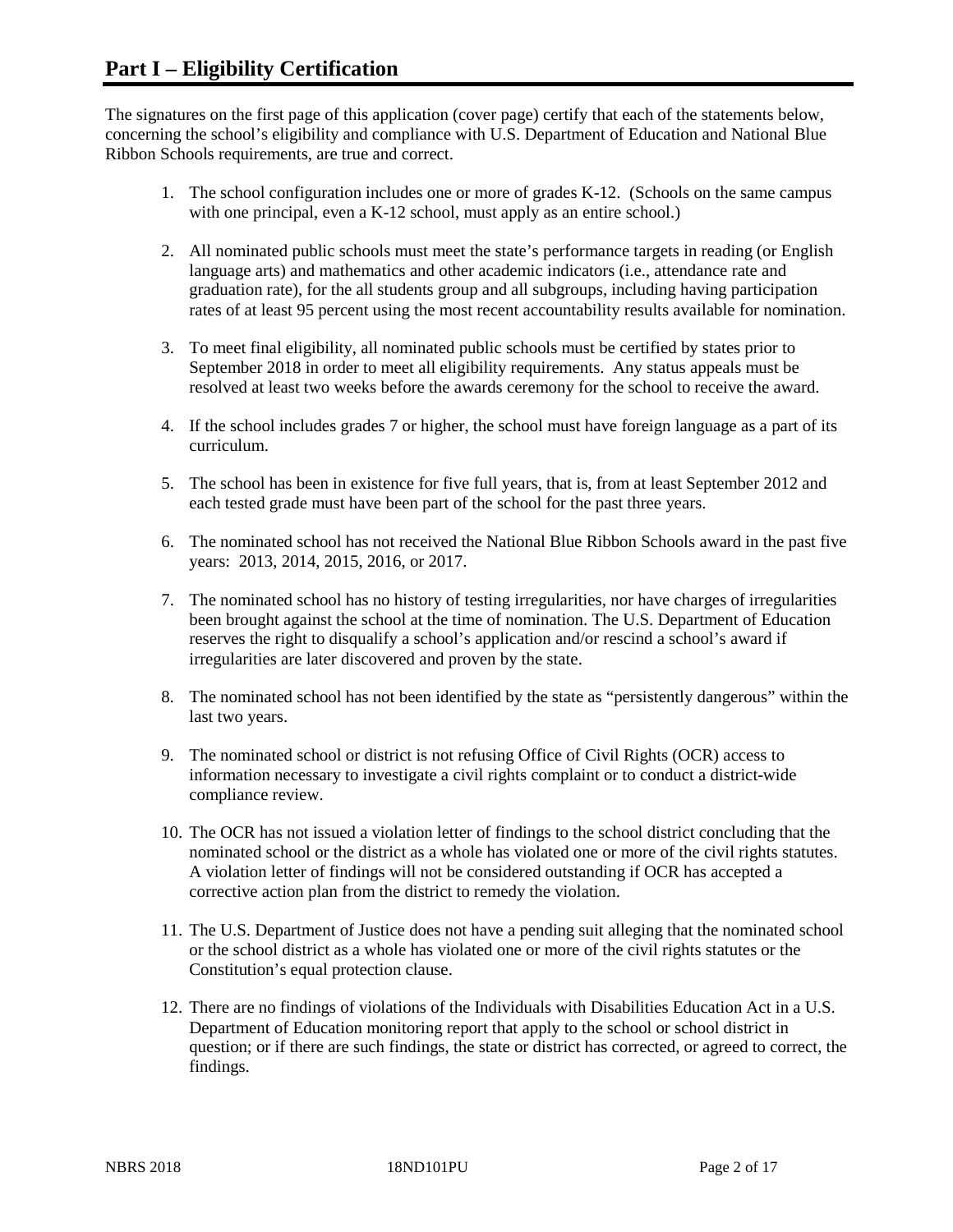## **Data should be provided for the most recent school year (2017-2018) unless otherwise stated.**

## **DISTRICT**

1. Number of schools in the district  $1$  Elementary schools (includes K-8) (per district designation): 0 Middle/Junior high schools 1 High schools 0 K-12 schools

2 TOTAL

**SCHOOL** (To be completed by all schools)

2. Category that best describes the area where the school is located:

[] Urban or large central city

[ ] Suburban

[X] Rural or small city/town

3. Number of students as of October 1, 2017 enrolled at each grade level or its equivalent in applying school:

| Grade                           | # of         | # of Females | <b>Grade Total</b> |
|---------------------------------|--------------|--------------|--------------------|
|                                 | <b>Males</b> |              |                    |
| <b>PreK</b>                     | 13           | 7            | 20                 |
| K                               | 9            | 12           | 21                 |
| $\mathbf{1}$                    | 12           | 11           | 23                 |
| $\overline{2}$                  | 12           | 6            | 18                 |
| 3                               | 9            | 11           | 20                 |
| $\overline{\mathbf{4}}$         | 9            | 10           | 19                 |
| 5                               | 9            | 8            | 17                 |
| 6                               | 11           | 10           | 21                 |
| 7                               | 0            | 0            | 0                  |
| 8                               | 0            | 0            | 0                  |
| 9                               | 0            | 0            | 0                  |
| 10                              | 0            | 0            | 0                  |
| 11                              | 0            | 0            | 0                  |
| 12 or higher                    | 0            | 0            | 0                  |
| <b>Total</b><br><b>Students</b> | 84           | 75           | 159                |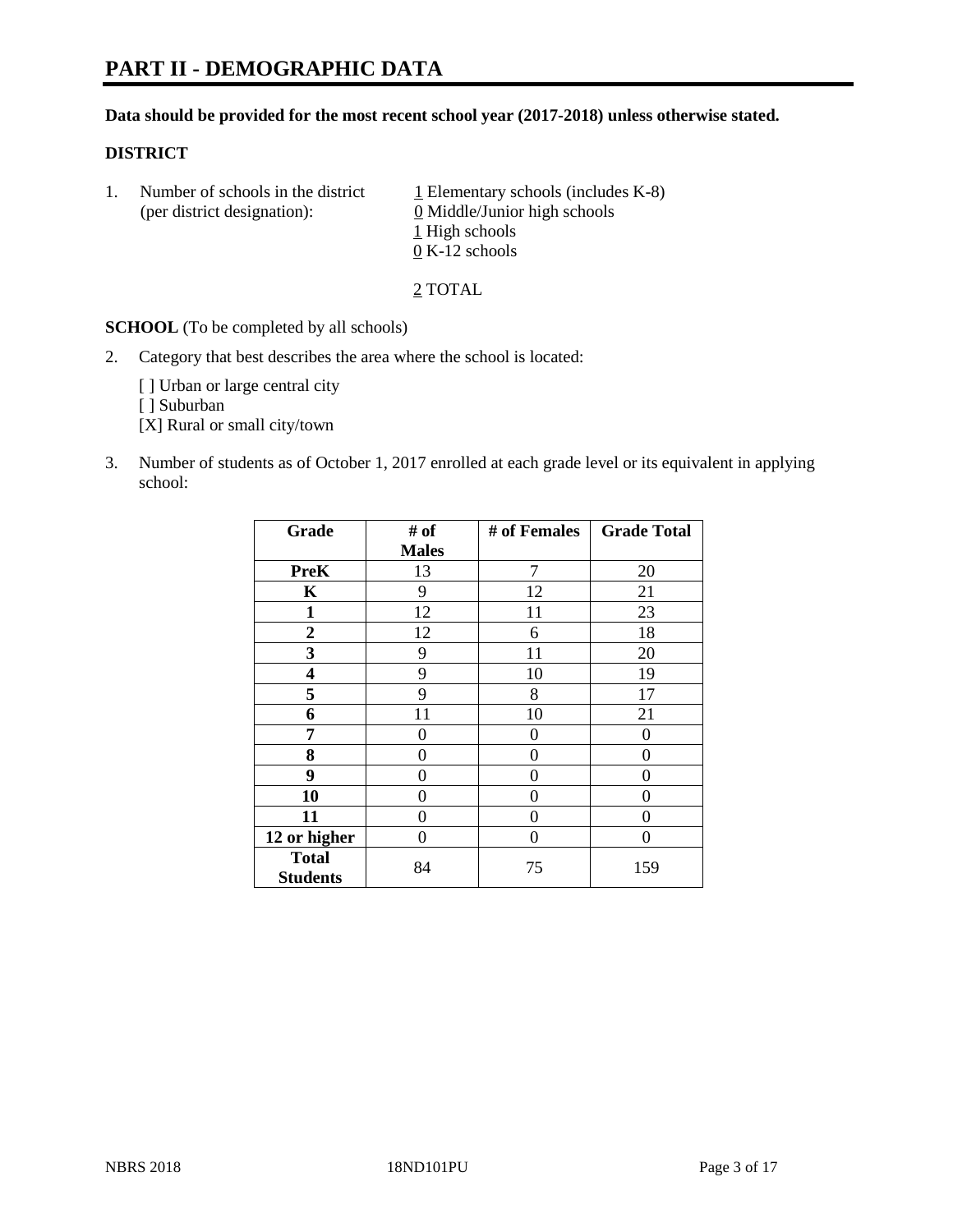the school: 0 % Asian

4. Racial/ethnic composition of  $1\%$  American Indian or Alaska Native 0 % Black or African American 1 % Hispanic or Latino 0 % Native Hawaiian or Other Pacific Islander 92 % White 6 % Two or more races **100 % Total**

(Only these seven standard categories should be used to report the racial/ethnic composition of your school. The Final Guidance on Maintaining, Collecting, and Reporting Racial and Ethnic Data to the U.S. Department of Education published in the October 19, 2007 *Federal Register* provides definitions for each of the seven categories.)

5. Student turnover, or mobility rate, during the 2016 – 2017 school year: 11%

If the mobility rate is above 15%, please explain.

This rate should be calculated using the grid below. The answer to (6) is the mobility rate.

| <b>Steps For Determining Mobility Rate</b>         | Answer |  |
|----------------------------------------------------|--------|--|
| $(1)$ Number of students who transferred to        |        |  |
| the school after October 1, 2016 until the         | 5      |  |
| end of the 2016-2017 school year                   |        |  |
| (2) Number of students who transferred             |        |  |
| <i>from</i> the school after October 1, 2016 until | 12     |  |
| the end of the 2016-2017 school year               |        |  |
| (3) Total of all transferred students [sum of      | 17     |  |
| rows $(1)$ and $(2)$ ]                             |        |  |
| (4) Total number of students in the school as      |        |  |
| of October 1, 2016                                 | 157    |  |
| (5) Total transferred students in row (3)          |        |  |
| divided by total students in row (4)               | 0.11   |  |
| $(6)$ Amount in row $(5)$ multiplied by 100        |        |  |

6. English Language Learners (ELL) in the school:  $0\%$ 

0 Total number ELL

Specify each non-English language represented in the school (separate languages by commas):

7. Students eligible for free/reduced-priced meals: 18 % Total number students who qualify: 29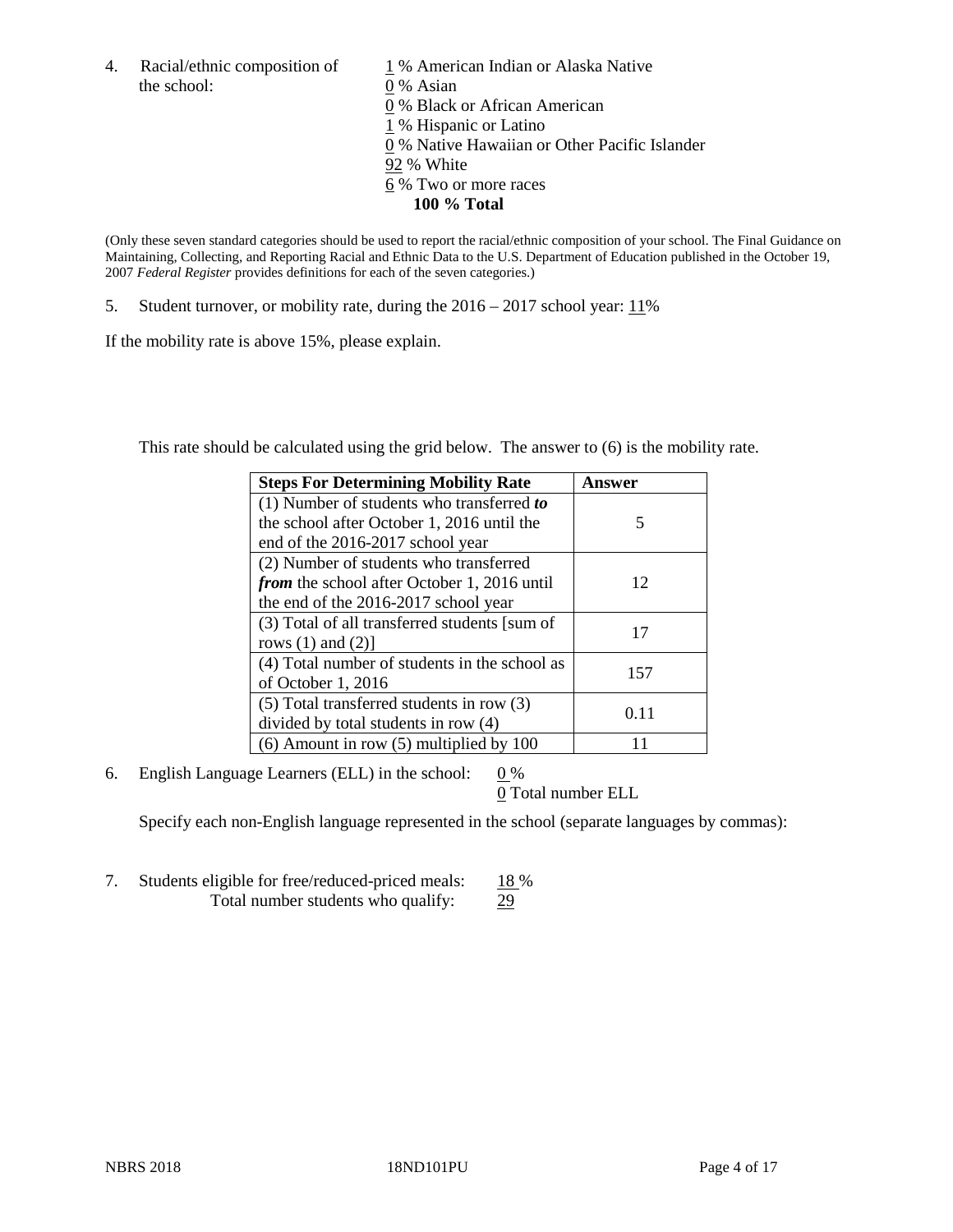10 Total number of students served

Indicate below the number of students with disabilities according to conditions designated in the Individuals with Disabilities Education Act. Do not add additional conditions. It is possible that students may be classified in more than one condition.

| 0 Autism                  | 4 Multiple Disabilities                 |
|---------------------------|-----------------------------------------|
| 0 Deafness                | 0 Orthopedic Impairment                 |
| 0 Deaf-Blindness          | 1 Other Health Impaired                 |
| 0 Developmentally Delayed | 1 Specific Learning Disability          |
| 0 Emotional Disturbance   | 3 Speech or Language Impairment         |
| 1 Hearing Impairment      | 0 Traumatic Brain Injury                |
| 0 Intellectual Disability | 0 Visual Impairment Including Blindness |

- 9. Number of years the principal has been in her/his position at this school: 10
- 10. Use Full-Time Equivalents (FTEs), rounded to nearest whole numeral, to indicate the number of school staff in each of the categories below:

|                                                                                                                                                                                                                                | <b>Number of Staff</b> |
|--------------------------------------------------------------------------------------------------------------------------------------------------------------------------------------------------------------------------------|------------------------|
| Administrators                                                                                                                                                                                                                 |                        |
| Classroom teachers including those<br>teaching high school specialty<br>subjects, e.g., third grade teacher,<br>history teacher, algebra teacher.                                                                              | 11                     |
| Resource teachers/specialists/coaches<br>e.g., reading specialist, science coach,<br>special education teacher, technology<br>specialist, art teacher, etc.                                                                    | 4                      |
| Paraprofessionals under the<br>supervision of a professional<br>supporting single, group, or classroom<br>students.                                                                                                            | 3                      |
| Student support personnel<br>e.g., guidance counselors, behavior<br>interventionists, mental/physical<br>health service providers,<br>psychologists, family engagement<br>liaisons, career/college attainment<br>coaches, etc. | 1                      |

11. Average student-classroom teacher ratio, that is, the number of students in the school divided by the FTE of classroom teachers, e.g.,  $22:1$  14:1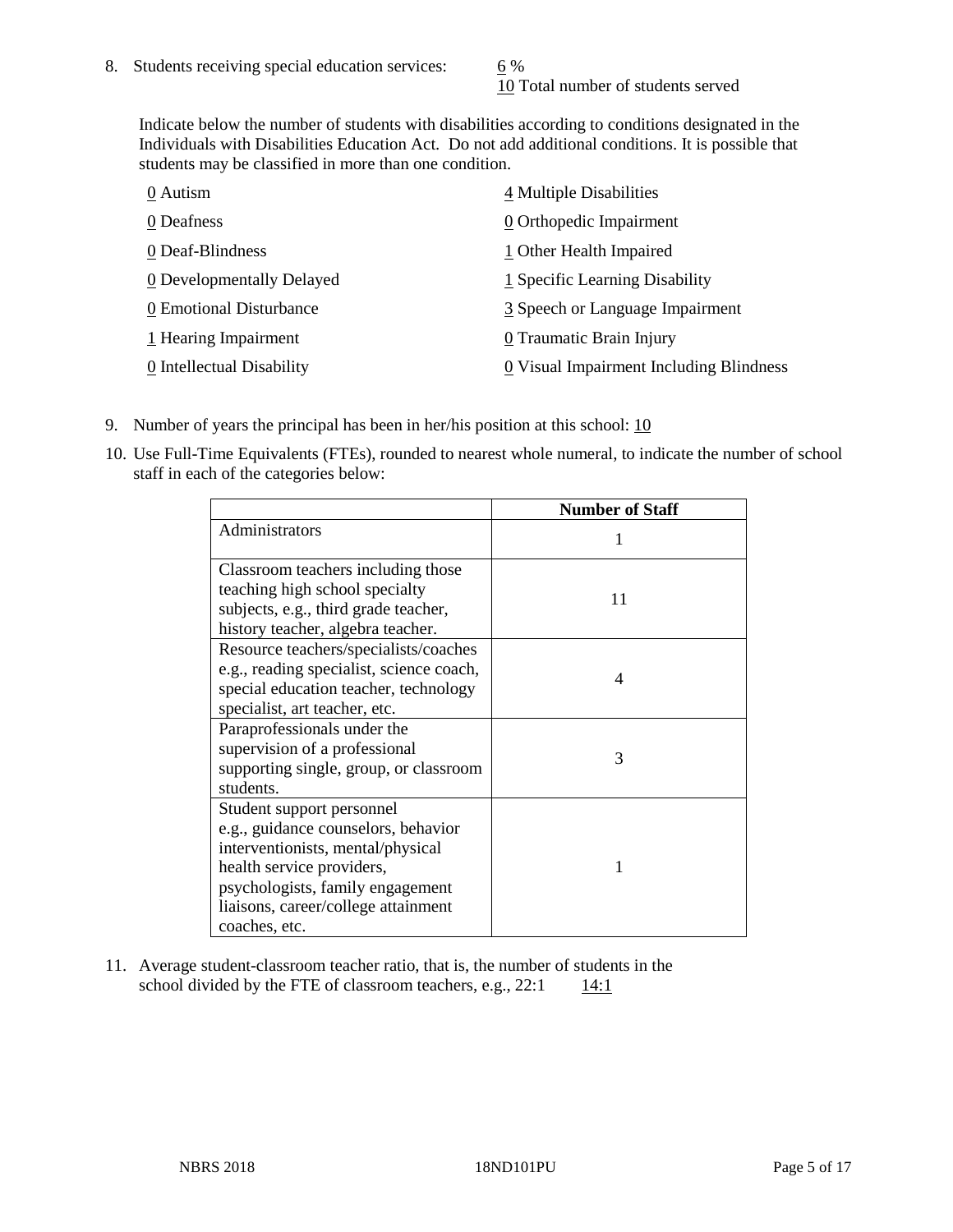12. Show daily student attendance rates. Only high schools need to supply yearly graduation rates.

| <b>Required Information</b> | 2016-2017 | $2015 - 2016$ | 2014-2015 | 2013-2014 | 2012-2013 |
|-----------------------------|-----------|---------------|-----------|-----------|-----------|
| Daily student attendance    | 97%       | 97%           | 97%       | 77%       | 97%       |
| High school graduation rate | 0%        | 0%            | 0%        | 9%        | 9%        |

#### 13. **For high schools only, that is, schools ending in grade 12 or higher.**

Show percentages to indicate the post-secondary status of students who graduated in Spring 2017.

| <b>Post-Secondary Status</b>                  |    |
|-----------------------------------------------|----|
| Graduating class size                         |    |
| Enrolled in a 4-year college or university    | 0% |
| Enrolled in a community college               | 0% |
| Enrolled in career/technical training program | 0% |
| Found employment                              | 0% |
| Joined the military or other public service   | 0% |
| Other                                         | ገ% |

14. Indicate whether your school has previously received a National Blue Ribbon Schools award. Yes No X

If yes, select the year in which your school received the award.

15. In a couple of sentences, provide the school's mission or vision statement.

Students will be taught the skills and gain the knowledge to experience success, positive self-worth, and to become responsible citizens in society.

16. **For public schools only**, if the school is a magnet, charter, or choice school, explain how students are chosen to attend.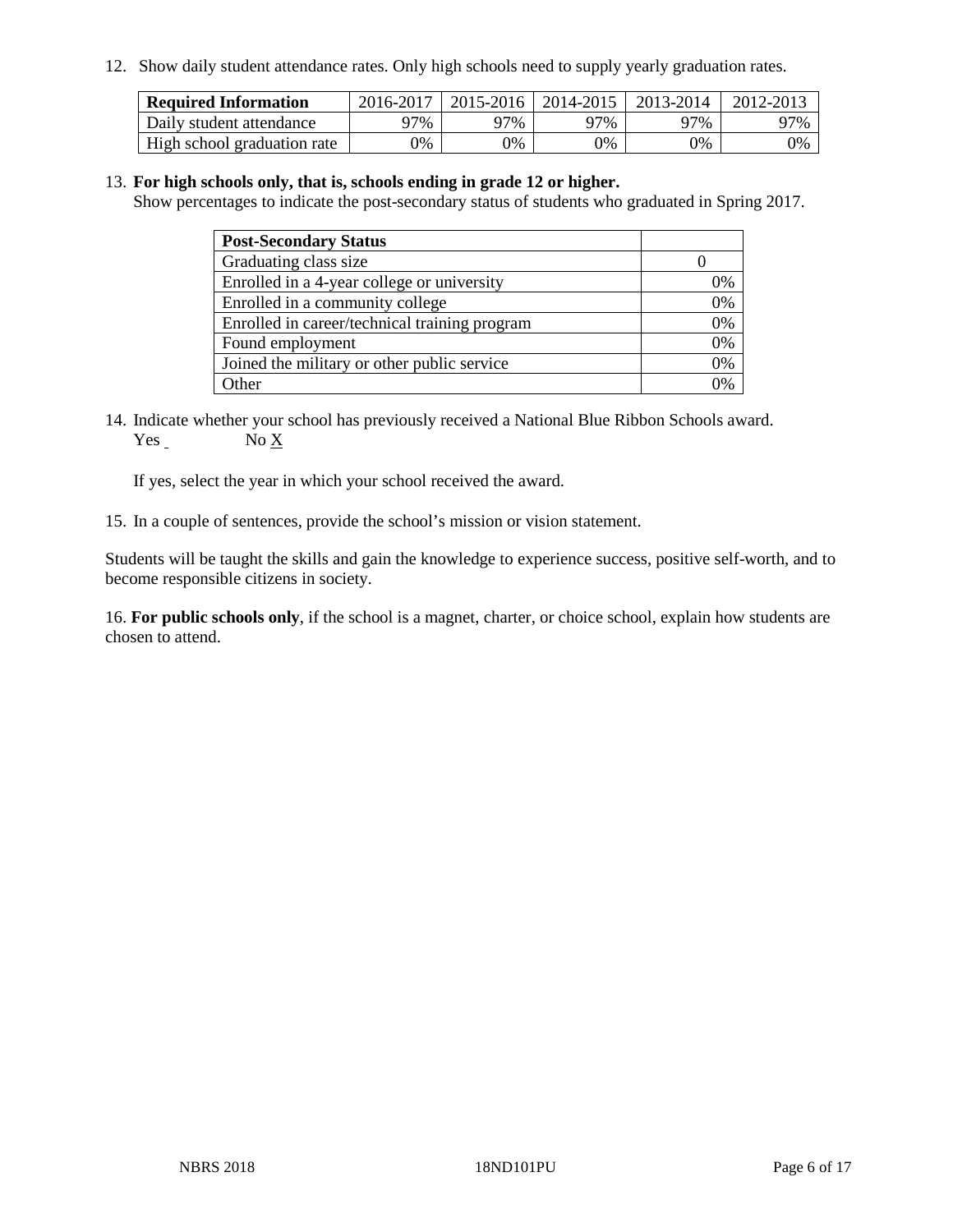# **PART III – SUMMARY**

Students will be taught the skills and gain the knowledge to experience success, positive self-worth, and to become a responsible citizen in society. This is the mission statement for the Richland #44 school district. The Richland Elementary vision is to create a safe, nurturing and healthy environment that ensures learning for every child and an opportunity for all children to become safe, responsible, respectful, individuals who strive to achieve their best. Our philosophy is that we believe all students should have an equal opportunity for an education, regardless of race, creed, color, social status, or religion. We firmly believe that education must be considered a process of growth in which the individual is motivated by the structured environment of the whole community.

It is the duty of the school and community to help each and every boy and girl develop their potentials to the highest degree possible. Each student should gain, in addition to fundamental skills, the development of selfdiscipline, self-worth, respect for authority, and acceptance of responsibility for his or her own actions.

It is our belief that all students have a place in society and we will endeavor to help all students attain success. While each student is individually different, we will strive to motivate and counsel him/her to become responsible citizens in today's society.

Everyone at Richland Elementary has a role. Students will: complete tasks on time, work independently, accept and fulfill reasonable responsibilities, be courteous, be cooperative, develop a healthy school and community spirit and show respect. Teachers will: strive to obtain the sincere goodwill of parents and students, have a sincere and empathic interest in children, be courteous and considerate of others, be efficient and on task, display professionalism and integrity, support school policy, display discipline that is effective and positive in nature, be supportive of other staff and school personnel and teaches students the academic and social skills needed to succeed. In addition, Richland Elementary believes parents should: encourage their child to do his/her best, foster their child's independence, communicate positively with staff, promote academic and social responsibilities, and instill a positive attitude toward education.

Richland Elementary School is located in Abercrombie, ND, which is in Richland County. This is approximately 30 miles south of Fargo, ND, and 20 miles north of Wahpeton, ND. RES currently serves 155 students in grades PK-6. There are two separate buildings in our district, Richland Elementary (PK-6) and Richland High School (7-12) in Colfax, ND. We serve a rural community of farming, but also act as a bedroom community to many commuters.

History shows that early pioneers were very concerned about education for their children. Many of the earliest pioneers came to the Abercrombie area in 1870. By 1872, before the town of Abercrombie was established (1879) the first school district in the township had been organized. The Abercrombie School District was comprised of the Abercrombie Township and included what later became the towns of Abercrombie and Galchutt and the surrounding farm area. Some accounts tell that the first school was originally a one-story building and the second story was added later to accommodate upper grades and high school students. A new red brick building was finished and occupied in 1904 for \$10,000. In 1941 the students of the Abercrombie school moved into another new school structure. School bonds were issued to finance the project and WPA labor was employed. In 1967, Abercombie, Christine, Colfax and Galchutt formed Richland School District #44. An addition to the elementary school was completed In 2000 and again in 2010 to update and meet all state and federal code regulations. In 2012, a four-room addition was completed at the elementary school to include a library, kindergarten, preschool, music room, and 6th-grade classroom.

RES employs 15 certified staff, which includes classroom teachers, a counselor, special education teacher, speech teacher, Title 1 teacher, and 1 administrator. RES also employs 8 classified staff to include a secretary, custodians, para-professionals, kitchen staff, and technology coordinator. Richland #44 School has maintained a staff at a stable rate providing consistency to students in the district. The elementary principals have been in the position for over 10 years, which has created stability in programs and curriculum updates. State test scores are consistently above the state average in the areas of reading and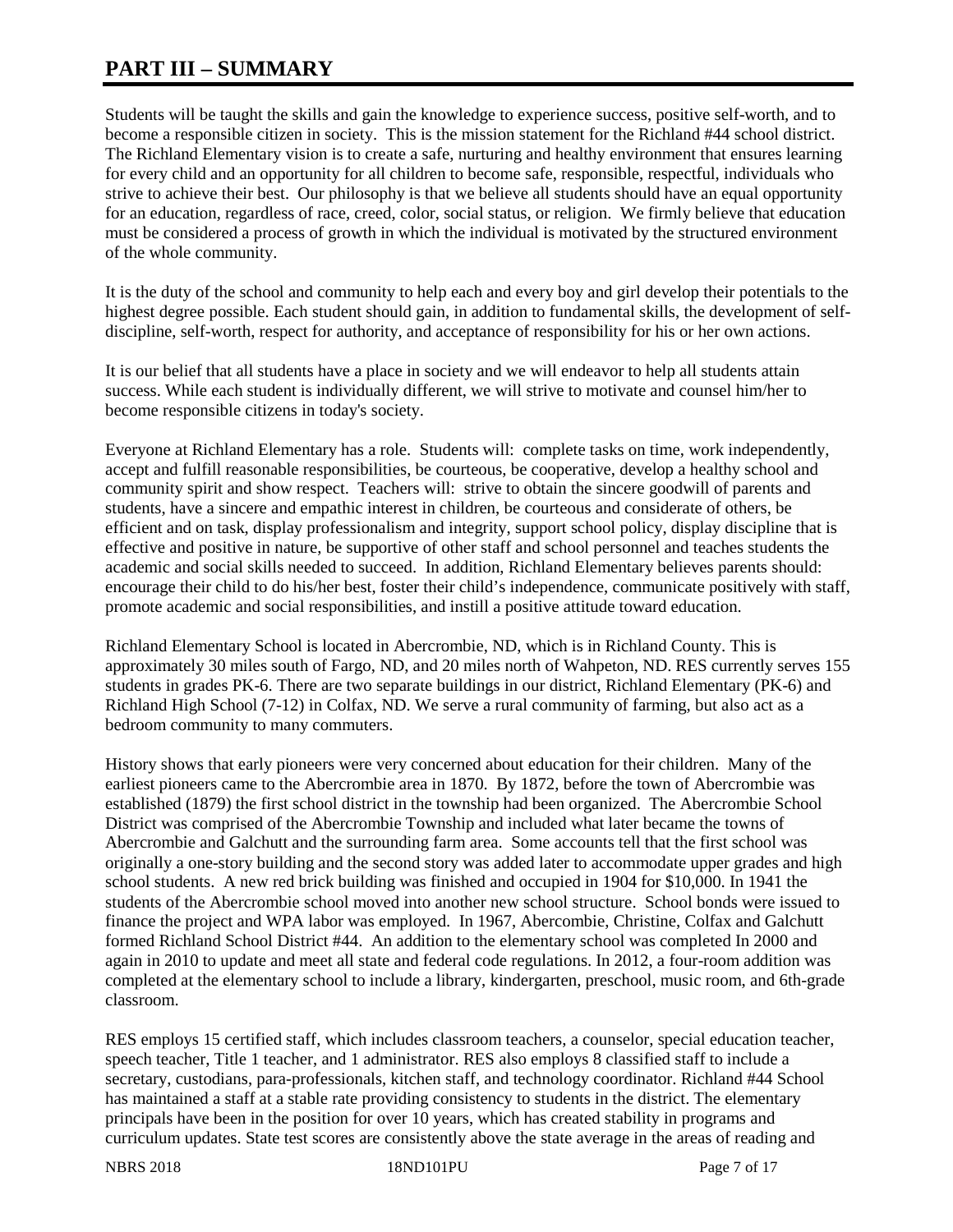math for students in Kindergarten through 12th grade.

While there are 4 distinct communities in Richland #44, the school district unites all of our families and students into one family, the Richland Colts.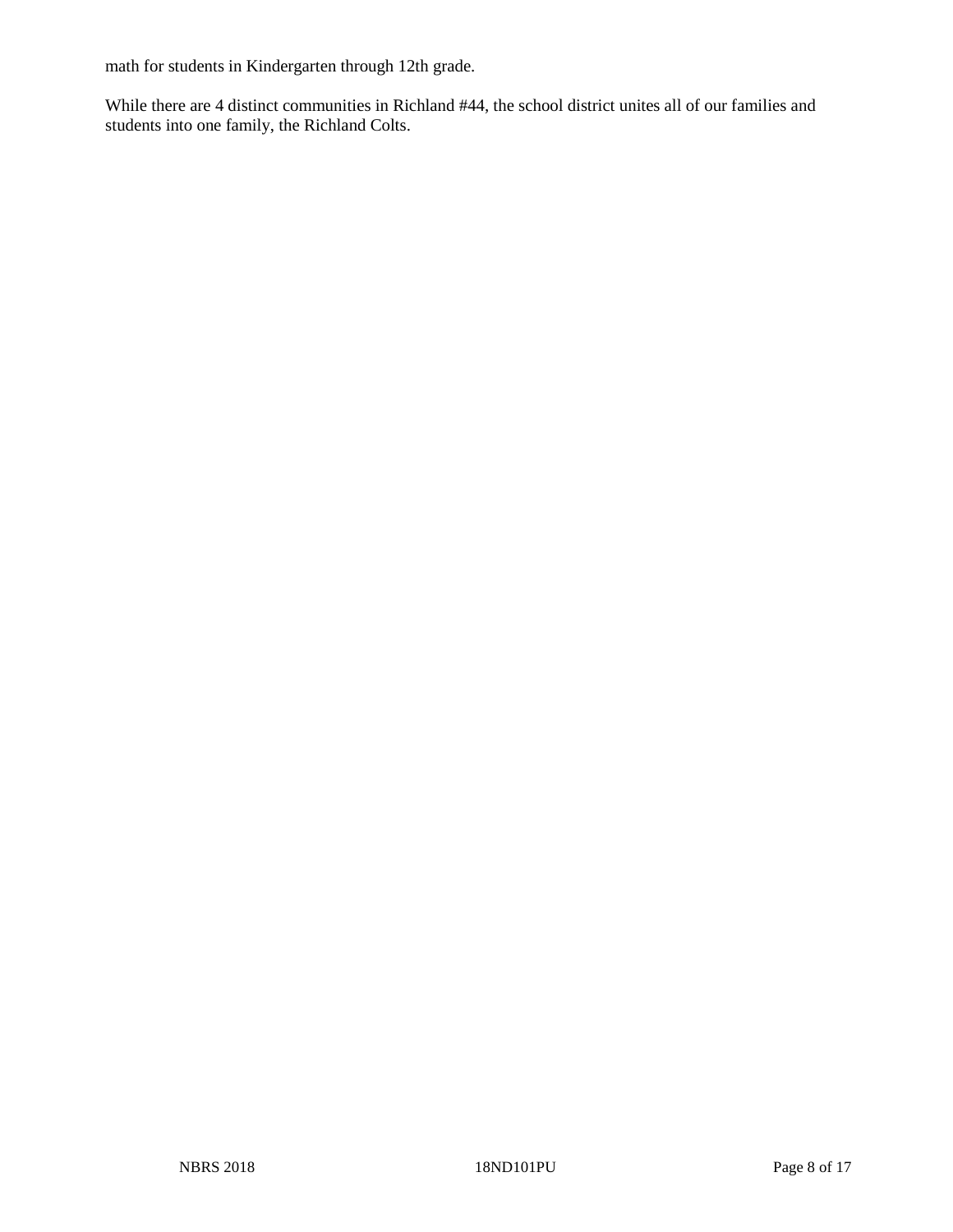# **1. Core Curriculum:**

# 1. Core Curriculum:

Richland Elementary School (RES) strives to align and enhance our core curriculum based on our North Dakota Academic Content Standards and our student performance outcomes. We use a continuous growth mindset in persistently assessing, reviewing and improving our core curriculum resources and instructional strategies. RES students consistently score high on state assessments in reading, language arts, math, and science. Richland Elementary School is passionate and dedicated to promoting lifelong readers and learners. Through professional learning communities (PLC) and other professional development opportunities, the teachers at Richland Elementary have mastered the art of choosing the resources that best meet the needs of the students while also meeting the state standards and benchmarks identified for each grade level. As the North Dakota Academic Content Standards moved to Common Core State Standards (CCSS), Richland Elementary adopted Sails Literacy in the 2006-07 school year. Like all our curriculum adoptions, a committee consisting of teachers along with the principal researched available resources narrowed the choices, invited presenters from various companies and made an informed selection based on alignment with state standards, engagement criteria, and overall rigor. To ensure its success, we proactively provided professional development in the form of purchased company training. In addition, per feedback from the teachers, the principal provided a PLC, one-graduate credit, independent study course voluntarily completed by all grade level teams over the summer prior to implementation. Our PLC mindset and commitment provides a viable, guaranteed curriculum at each grade level. We are having great success with Sails Literacy because we find it immerses students in the three critical strands of literacy learning: Oral Language, Written Language, and Visual Language. Sails Literacy meets the diverse needs of students through guided reading, independent reading, and shared reading. In addition, Sails Literacy, our teachers use a variety of resources and strategies to increase student achievement in ELA. In the primary grades, we incorporate guided reading and Daily 5 as a means to individualize instruction. Phonics concepts and skills are taught through a variety of methods including interactive notebooks and the Sadlier program. Our guided reading library provides leveled reading materials for small group instruction as well as individualized learning. Leveled Readers are sent home on a weekly basis to promote repeated reading and family support. RES is committed to increasing rigor in classroom reading materials utilizing zone of proximal development scores for authentic literature, novels, trade books, and nonfiction materials. Reading comprehension is supported by the resource, Readworks.org which provides a large, high-quality library of non-fiction and literary articles. We also provide students with personalized digital libraries accessed with their iPads and laptops which is monitored by classroom teachers.

Teachers plan and supplement for grade level writing instruction using research-based curriculum appropriate for their grade level and student needs. To supplement the writing and spelling we have found that Benchmark Literacy and Spelling City together meets our needs. Again, from teacher feedback, the principal provided a PLC on Benchmark Literacy in the summer prior to the 2016-17 school year. We have found Benchmark Literacy develops writers by effectively teaching the writing process. Writing is celebrated and presented throughout RES through SeeSaw, Google sites, shared writing notebooks, and classroom books.

The primary teachers at RES have found the Guided Readers and Writing Through the Year by DeeDee Wills and Deanna Jump very effective for their students. Writers Workshop incorporates all of the ELA state standards while infusing a love of writing. These units are created by two kindergarten teachers with over 20 years of classroom experience.

Richland Elementary School students continue to thrive in mathematics. Our curriculum is aligned to our North Dakota Academic Content Standards. RES has been using Saxon Math as our primary resource since 2004. According to the Saxon website, "To master mathematics, students need to build on prior learning – what new concept they can learn depends on which concepts they already know." Saxon Math provides a learning structure proven to advance students steadily and assuredly to higher levels of understanding. In Saxon Math, concepts from every math strand are woven together and connected throughout the year. Skills and concepts are reinforced throughout the year helping students build a strong foundation of understanding.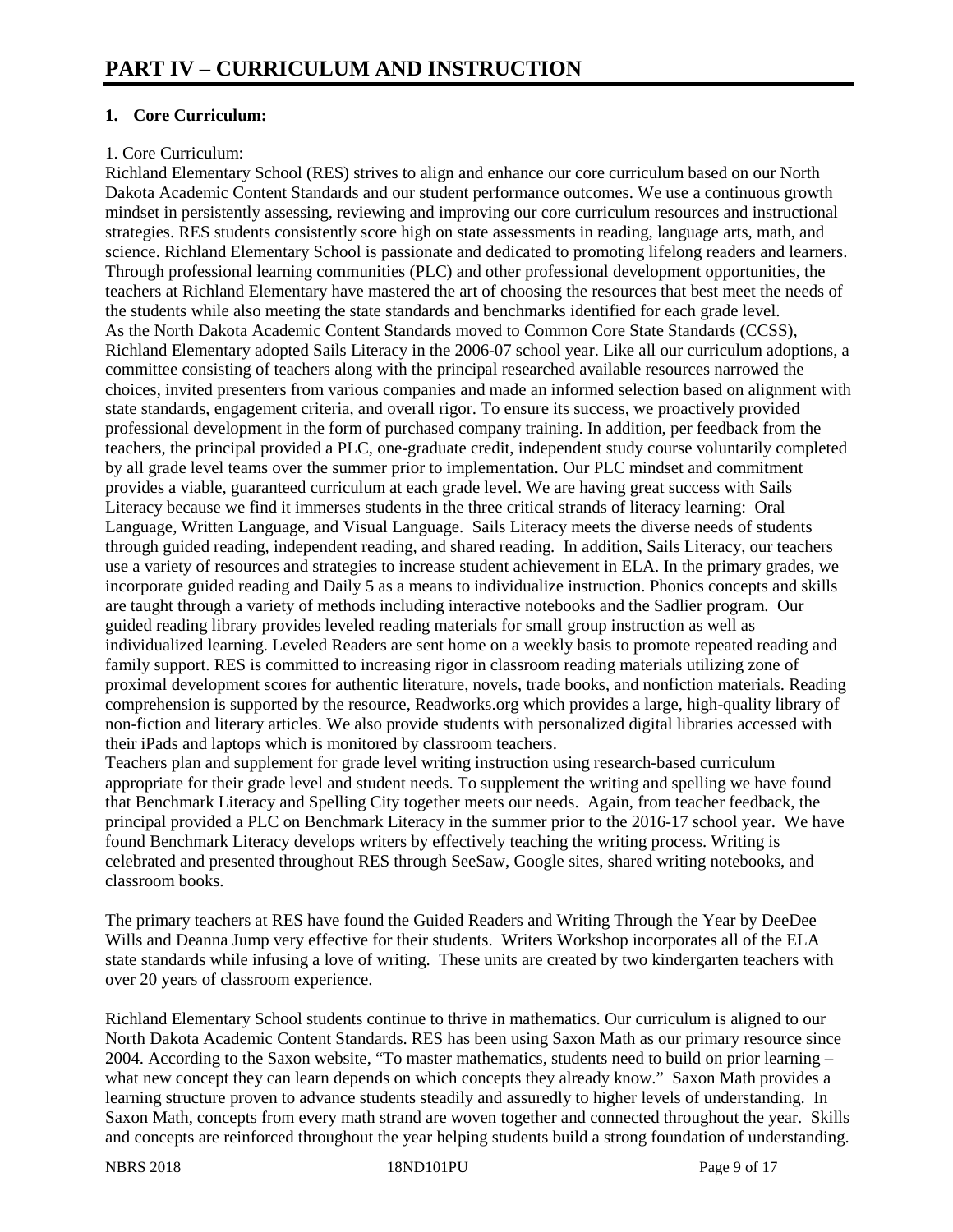We have found the spiraling curriculum within the Saxon curriculum to be very beneficial for our students.

A deliberate dedicated time is given to math instruction. The morning math meeting is a routine established in the primary grades which evolve at each grade level. Direct instruction, guided practice, small group instruction, individualized re-teaching, and independent work time are vital components of our overall student success. The deliberate use of classroom visuals and hands-on math manipulatives, help propel students from concrete learning to abstract reasoning. In addition, we provide enrichment opportunities through differentiated groupings. Our elementary students have successfully competed in the Math Olympics, a regional competition. The competition takes place at the North Dakota State College of Science. Our RES science curriculum aligns with the North Dakota State Content Standards. The goal of our science curriculum is to empower our students with an understanding of key scientific concepts and processes. We also seek to develop 21st-century skills including collaboration, communication, critical thinking and problem-solving. Our curriculum includes Life Science, Physical Science and Earth & Space Science. Our curriculum also employs inquiry-based learning, hands-on experiments and real-world field trips including class ventures to a planetarium, Science Museum of Minnesota, and Chahinkapa Zoo. A growing emphasis on STEAM (Science, Technology, Engineering, Arts, Math) education is also increasingly evident in our science curriculum. Students utilize our Makerspace, a place in which students can gather to work on projects while sharing ideas, equipment, and knowledge, to carry out project-based learning as part of our science curriculum. Social Studies at Richland Elementary School aligns with the North Dakota State Content Standards. Our teachers provide engaging instruction and activities that teach students how to navigate utilizing social studies skills and resources such as maps and timelines. Students also delve into important historical events, economic concepts, geography and human development and behavior. RES social studies curriculum also focuses on government and the role of citizenship within political institutions and in communities. Our curriculum also places an emphasis on the importance of culture as well as individual and group identity. Students make trips to Fort Abercrombie, Bonanzaville Pioneer Village, Hjemkomst Center, Fargo Air Museum, and the historic Bagg Bonanzaville Farm. Our 4th grade students visit the state Capitol in Bismarck, North Dakota in May to culminate their study of North Dakota. This trip includes visits to the Heritage Center, Lewis & Clark Interpretive Center, and Fort Mandan.

#### Preschool

The preschool program has been serving families in our district since the fall of 2011. The Richland Elementary school board was progressive and thought to include a room to have a district preschool program. The preschool program follows the school schedule, with students attending full days, every other day. We strive to keep the class sizes small and are able to provide para support as needed. The RES preschool schedule allows for students to be serviced by Title 1 interventionist, speech therapist, and occupational therapist. This has helped us to identify children with special needs and provide early intervention services. It is funded through Title 1 funds and parent tuition.

It is the philosophy of the Richland Elementary Preschool Program that children are encouraged to learn and grow by providing a foundation of developmentally appropriate experiences. Our goal is to provide a safe and nurturing environment where all children can succeed. We believe that each child is a unique individual and that all children can learn. Our child-centered, academic-based preschool program, which follows the North Dakota State Pre-K Standards, reflects the integration of physical, cognitive, social, emotional, language, self-help and aesthetic areas for the total development of the child. The teacher creates thematic units to align with the state standards and student interest. We are able to provide weekly physical education and library times, as well as, a monthly art time. To help the preschool students feel more comfortable and connected to the school we have implemented a weekly 4th Grade Buddy program. Each preschooler is paired with one or two 4th graders to work on STEM, character building projects or service projects. A way that we aid in the transition to kindergarten, we offer the opportunity for all enrolled preschoolers to attend together for special events throughout the year.

The Richland Elementary Preschool provides an opportunity to transition from home to school with a foundation on which to build. We recognize that parents are the child's first teachers and children learn best when parents are involved in their educational program. We, at Richland Elementary, strive to develop a strong relationship with parents and maintain an open line of communication between home and school.

NBRS 2018 18ND101PU Page 10 of 17 Richland Elementary School students continue to thrive in mathematics. Our curriculum is aligned to our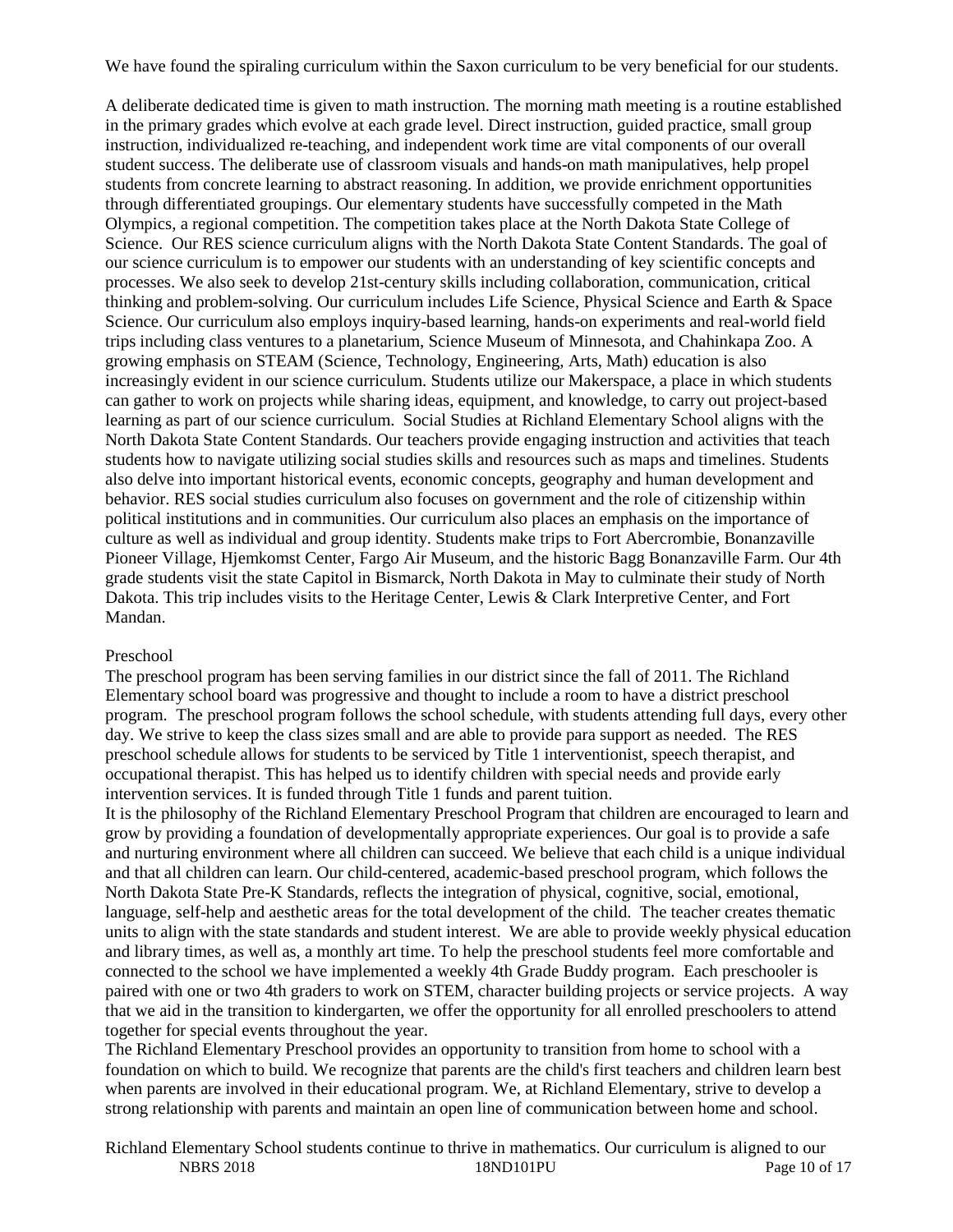North Dakota Academic Content Standards. RES has been using Saxon Math as our primary resource since 2004. A deliberate dedication of time is given to math instruction. The morning math meeting is a routine established in the primary grades which evolve at each grade level. Direct instruction, guided practice, small group instruction, individualized re-teaching, and independent work time are vital components of our overall student success. The deliberate use of classroom visuals and hands-on math manipulatives, help propel students from concrete learning to abstract reasoning. In addition, we provide enrichment opportunities through differentiated groupings. Our elementary students have successfully competed in the Math Olympics, a regional competition. The competition takes place at the North Dakota State College of Science.

Our RES science curriculum aligns with the North Dakota State Content Standards. The goal of our science curriculum is to empower our students with an understanding of key scientific concepts and processes. We also seek to develop 21st-century skills including collaboration, communication, critical thinking and problem-solving. Our curriculum includes Life Science, Physical Science and Earth & Space Science. Our curriculum also employs inquiry-based learning, hands-on experiments and real-world field trips including class ventures to a planetarium, Science Museum of Minnesota, and Chahinkapa Zoo. A growing emphasis on STEAM (Science, Technology, Engineering, Arts, Math) education is also increasingly evident in our science curriculum. Students utilize our Makerspace to carry out project-based learning as part of our science curriculum.

Social Studies at Richland Elementary School aligns with the North Dakota State Content Standards. Our teachers provide engaging instruction and activities that teach students how to navigate utilizing social studies skills and resources such as maps and timelines. Students also delve into important historical events, economic concepts, geography and human development and behavior. RES social studies curriculum also focuses on government and the role of citizenship within political institutions and in communities. Our curriculum also places an emphasis on the importance of culture as well as individual and group identity. Students make trips to Fort Abercrombie, Bonanzaville Pioneer Village, Hjemkomst Center, Fargo Air Museum, and the historic Bagg Bonanzaville Farm. Our 4th grade students visit the state Capitol in Bismarck, North Dakota in May to culminate their study of North Dakota. This trip includes visits to the Heritage Center, Lewis & Clark Interpretive Center, and Fort Mandan.

# **2. Other Curriculum Areas:**

Music plays an important part in our curriculum at RES. All students in grades K-6 receive 100 minutes of general music instruction per week. Performances are stellar and include a Veteran's Day Program, Holiday Program, Spring Program, Community Caroling, and individual class and grade level performances. Our music curriculum follows the North Dakota Content Standards and the National Core Arts Standards for Music. Students in grades 5-6 are offered band instruction as an elective. While this curriculum is optional, we have a strong enrollment in the band at the elementary school level. Students perform twice a year for the community and are provided the opportunity to compete at the Young Musicians Festival.

Physical Education curriculum at RES aligns with North Dakota Content Standards. Students in grades K-6 receive 90 minutes of instruction weekly. Our teachers provide exercises, skill building, and engaging games that promote a lifetime of physical activity. At RES, we believe strongly in the research supported the link between physical activity and academic performance. Therefore, in addition to physical education instruction, we provide midday recess and an afternoon recess for grades PK-2. Jump Rope for Heart is an annual student event that promotes heart health awareness. We have been one of the top performing Jump Rope for Heart schools in North Dakota for several years running.

Health and nutrition instruction are incorporated at all grade levels in isolation and in connection with our science curriculum. Our school lunch director also promotes healthy lifestyles with cafeteria visuals. Teachers require and reinforce healthy snacks by communicating with parents and reinforcing positive student choices. Over the past several years we have received the Fresh Fruit and Vegetable Grant through the state of North Dakota which allows us to serve fresh fruit and vegetables as a snack three times a week.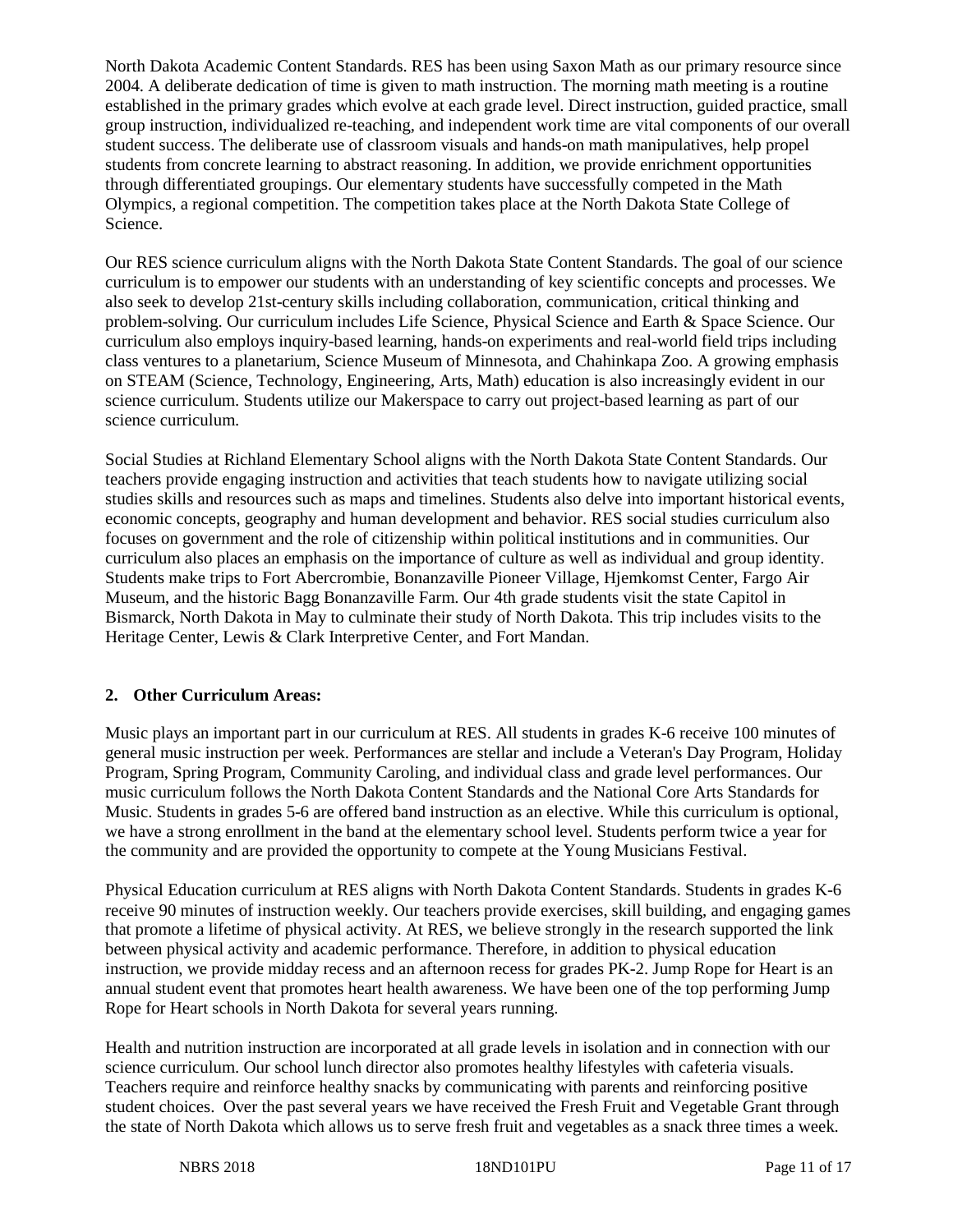Visual Arts are incorporated across the curriculum and also taught individually at all grade levels. All students at RES receive 30 minutes of art specific time with an art teacher. Last year we brought in the artist Gary Harpo to be in residence for a week to work with our students on writing and illustrating. Art contests are also provided throughout the year by community organizations and welcomed within the school.

We are in year three of a district 1:1 technology initiative. The aim of this ongoing project is promoting student engagement and enthusiasm for learning; encouraging collaboration among students, teachers, parents and community members; and providing greater opportunities for personalized learning. Currently, all students in grades 5-12 are equipped with laptop computers. This has allowed our teachers to also incorporate computer literacy, digital citizenship, and keyboarding skills into their curriculum. We will be moving our 1:1 initiative down to 3rd grade next year. We have a computer lab, laptop carts, and ipads available for our students who are not 1:1. Our teachers have accomplished admirable effectiveness in their integration of technology into the curriculum.

We have also started implementing Projects Based Learning at RES. Our teachers have been trained by the Buck Institute and are using PBL to strengthen our core curriculum and get the students engaged and using the 4C's (Communication, Collaboration, Critical Thinking, and Creativity). We have also installed a makerspace for our students. This spring we will be holding our first district-wide exhibition night in order to invite our community in to see the projects our students have been working on this year.

Our librarian/media specialist provides 30 minutes of library and media instruction per week for all students in grades K-6. She also supports classroom research projects and perpetuates a school-wide passion for reading. In addition, our librarian hosts a monthly event called Coffee with Kids. These events are themed and are a way to invite our community to come to the school and read with our students. An annual Book Fair is held for parents, students, and community members; which brings a wonderful selection of fun, engaging, and affordable books motivating kids to read more.

Our Guidance Counselor at RES provides a North Dakota State standards-based, counseling curriculum (Second Step) to students in grades K-6. The main domains of this curriculum include study skills/goal setting, self-esteem, and conflict resolution/ problem-solving. For career awareness and exploration, we use Just Imagine and Did You Ever Wonder? Students participate in 30 minutes per week of counseling curriculum. Our counselor also facilitates individualized and small group social skill development and assists students with conflict resolution and problem-solving. In addition, students participate in the National Red Ribbon Campaign, a drug prevention program, and curriculum.

Enrichment opportunities are a valued part of our curriculum at RES. Our students compete in the county spelling bee and Math Olympics every year. We strive to provide quality lyceums, trips to see theater, and concerts in an effort to broaden our students' horizons and to inspire them. North Dakota State College of Science Wildcat Singers and Stage Band, Conservation Lyceums (Sam Ting), Chahinkapa Zoo, Farm Safety, and On the Move are just a few ways that RES provides students with amazing talent and educational experiences. We have also had Missoula Children's Theater at RES to work with our students this year and have them booked to come back again next year.

Strong leadership programs at our high school directly impact and enhance our elementary curriculum at RES. Future Farmers of America (FFA) and Family, Career and Community Leaders of America (FCCLA) are two high school organizations that bring agricultural education and family consumer science curriculum, respectively, to our students. High school students partner with elementary students in the form of activities, presentations, and community events (i.e., Farm Safety, 9th Grade English Kindergarten Book Project, 1st Grade Transplanting Project, etc.) At Richland Elementary School, our aim is to help students develop essential skills and knowledge through our strong core curriculum, other curriculum areas, and from a broad range of enrichment opportunities.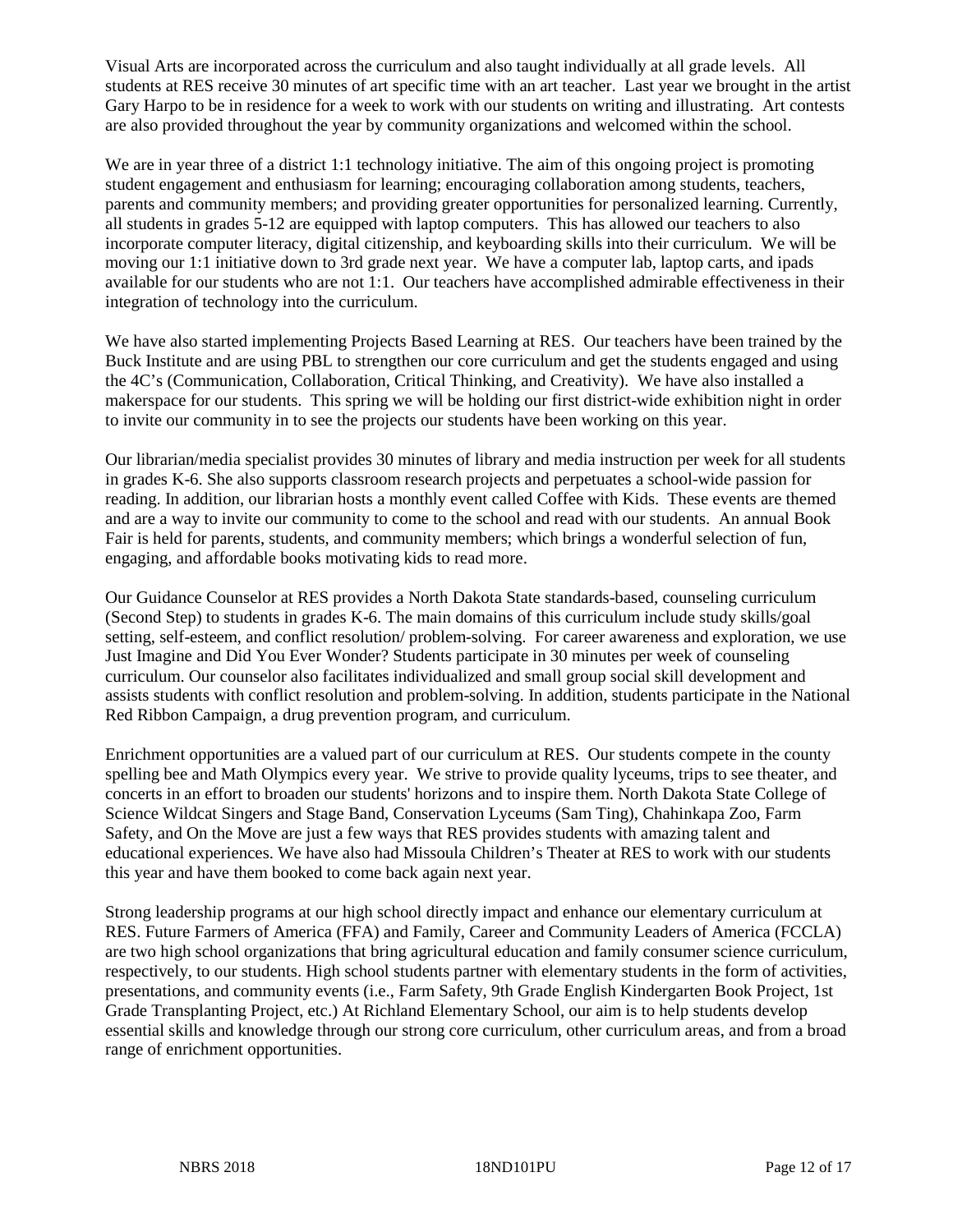#### **3. Instructional Methods, Interventions, and Assessments:**

Teachers at Richland Elementary strive to use evidence-based instructional methods to enhance student engagement while learning. The entire elementary staff emphasizes strategies from Improving Academic Literacy workshop lead by Dr. Kevin Feldman. We have implemented his philosophy of "Everyone Does Everything." All students are engaged in all lessons by using precision partnering, callbacks, and responding to all questions in a variety of ways. This strategy is used across all grade levels to hold them accountable.Learning targets are shared with students prior to lessons. Data-driven instruction at all grade levels is determined through a variety of formative and summative assessments. Project-based learning has been implemented at every grade to enhance the 4C's of learning and engage students in the learning process. Richland Elementary students are assessed quarterly each year using the Stars reading and math assessments. During the past four years, 70 percent of the elementary students scored at or above 50 percentile of the national reading average. Also, during the past four years, 77 percent of the students at Richland Elementary scored at or above the 50 percentile of the national math average. AimsWeb benchmark testing is also completed quarterly, along with AimsWeb weekly progress monitoring of students receiving interventions. Richland Elementary has developed a multi-tiered support system (MTSS) after attending workshops lead by Wayne Callender, to establish learning pathways for every student at Richland Elementary. Students are assessed and placed into the learning pathways based on their assessment in reading and math. The MTSS team meets quarterly to review the progress of students placed in learning pathways that involve interventions to improve students academic performance to function at grade level or above in reading and math. Data is reviewed to determine if interventions are effective. Richland Elementary Title I and Special Education programs implement math and reading interventions using SRA Corrective Reading Program, Lexia Core 5 Reading, Saxon Math, MobyMax, Connecting Math Concepts, Reading Mastery, Barton Spelling and Reading, and Benchmark Literacy to improve skills and build confidence while learning. Each intervention program also has a progress monitoring component to determine effectiveness. Special Education and Title I teachers, speech and language pathologist, school psychologist, para-professionals, parents, and administration work effectively with classroom teachers to meet the needs of all students.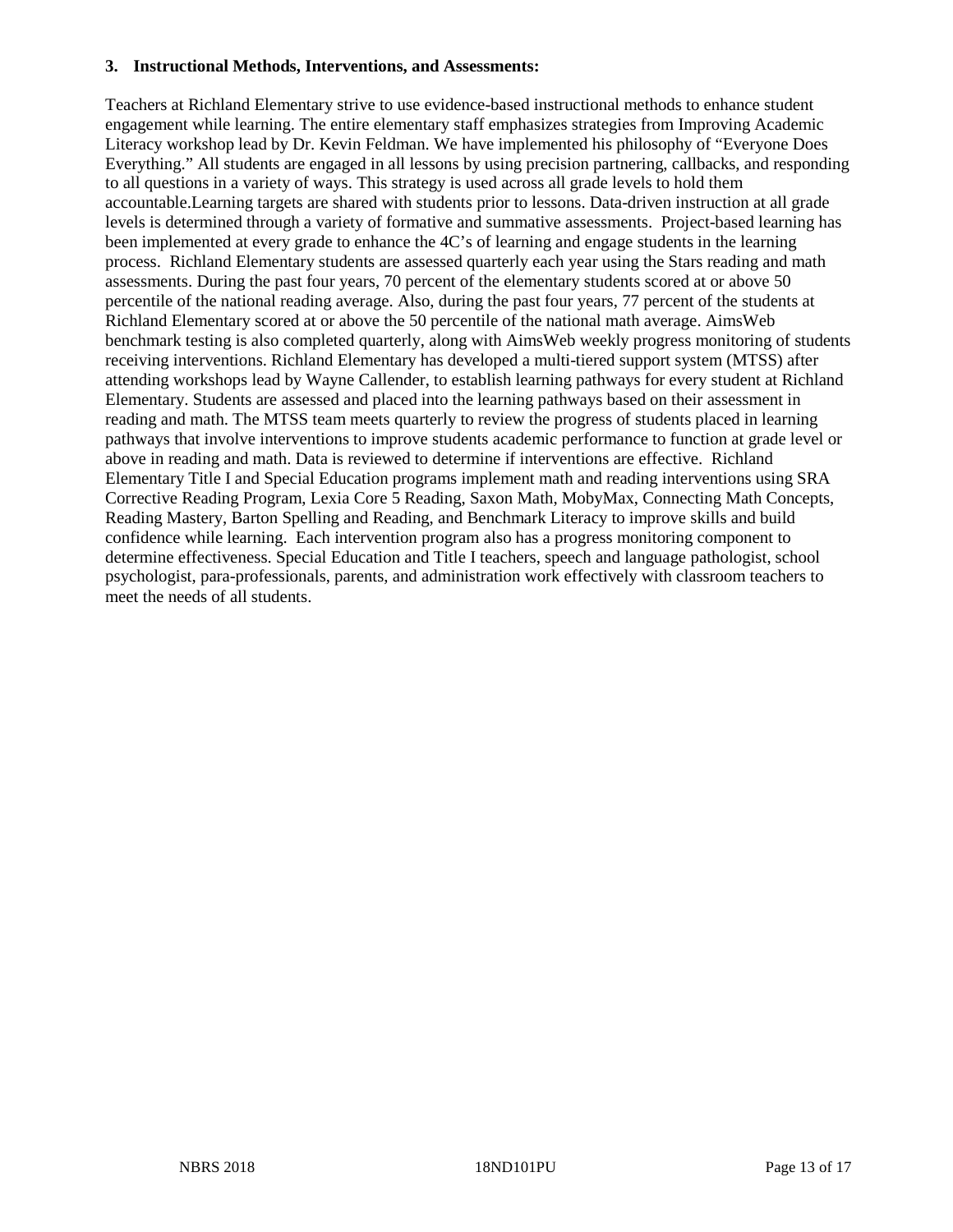# **1. School Climate/Culture:**

School climate and a positive culture are crucial factors to the overall success at Richland Elementary. All students are valued and known by name. Teachers and staff get to know student interests and engage in casual conversations throughout the school day. The teachers, principal, school counselor and support staff become familiar not only with students but also in understanding their home lives and family situations. They work together to provide support and proper communication channels when conflicts arise. Each and every student understands how important he or she is to the overall success of the school. When one of our students accomplishes something, we all accomplish something. When one of our teachers is honored for an award, we are all honored. We build each other up and stand on the shoulders of those who helped make Richland Elementary School what it is today. We are part of something bigger than any one of us. It makes us proud and humbles us.

Teachers at Richland create a positive school environment. Their love of teaching and love of children make it possible. Classroom teachers, as well as teachers of art, music, physical education, provide many opportunities for students outside of the regular school day. Teachers are available for student assistance both before and after school. The music teacher participates in musical programs across the state for students that excel in music. Together the entire staff at Richland Elementary works as a cohesive unit that provides the best education and positive social environment possible to our students.

The climate and culture at RES reflect the values of our community and the rich traditions of our school district. Students feel safe, connected, and supported at RES. High expectations and a strong work ethic are the norms. Every child and adult is expected to grow and learn and contribute and they do so, but not by working alone. The strong sense of belonging motivates students and adults to actively learn, to be engaged, and to strive to do their best. Collaborative relationships abound!

## **2. Engaging Families and Community:**

Richland Elementary School strives to foster a strong school, family, and community connection. Our Back to School night provides an opportunity for staff, students and families to connect prior to school starting. Parents and students are able to meet the teachers, visit classrooms, and gather in the gym for an ice-cream social. Each year the elementary staff and students look forward to hosting a Veteran's Day program. Area veterans are honored through artwork, songs, a guest speaker, and an opportunity for coffee and fellowship. This is an amazing opportunity for our students to show their respect and connect with our area veterans. Each month, RES hosts Coffee With Kids. This a fun and exciting time for parents, grandparents, relatives, and community members to join staff and students to read together while sharing a snack and coffee. Coffee With Kids has been held at the elementary school, the high school, Fort Abercrombie, and Crooked Lane Farms. We have well over 100 community members each month attend Coffee With Kids.

Our Parent/Teacher Organization is very active and productive. They are ready and willing to help with any request. One of our most popular annual events is Fun Night. Fun Night features food, games for all ages, a bouncy house, a petting zoo and a chance to win prizes. Our Parent Teacher Organization spends a great deal of time planning and organizing this school carnival. PTO also provides funds for classroom use, meals for teachers during Parent/Teacher conferences, Teacher appreciation celebrations, and they organize and host Movie Night. Movie Night is a time where families are invited to come to our school and share a movie and popcorn free of charge.

RES takes pride in hosting several opportunities for students to share their projects and school work with families and the community. Examples include a Poetry Night, Wax Museum and a preK - 12 public exhibition of our Projects Based Learning projects. Music concerts are held twice a year and are always filled to capacity. Parents, friends, and community members show their support and pride by attending these events so faithfully.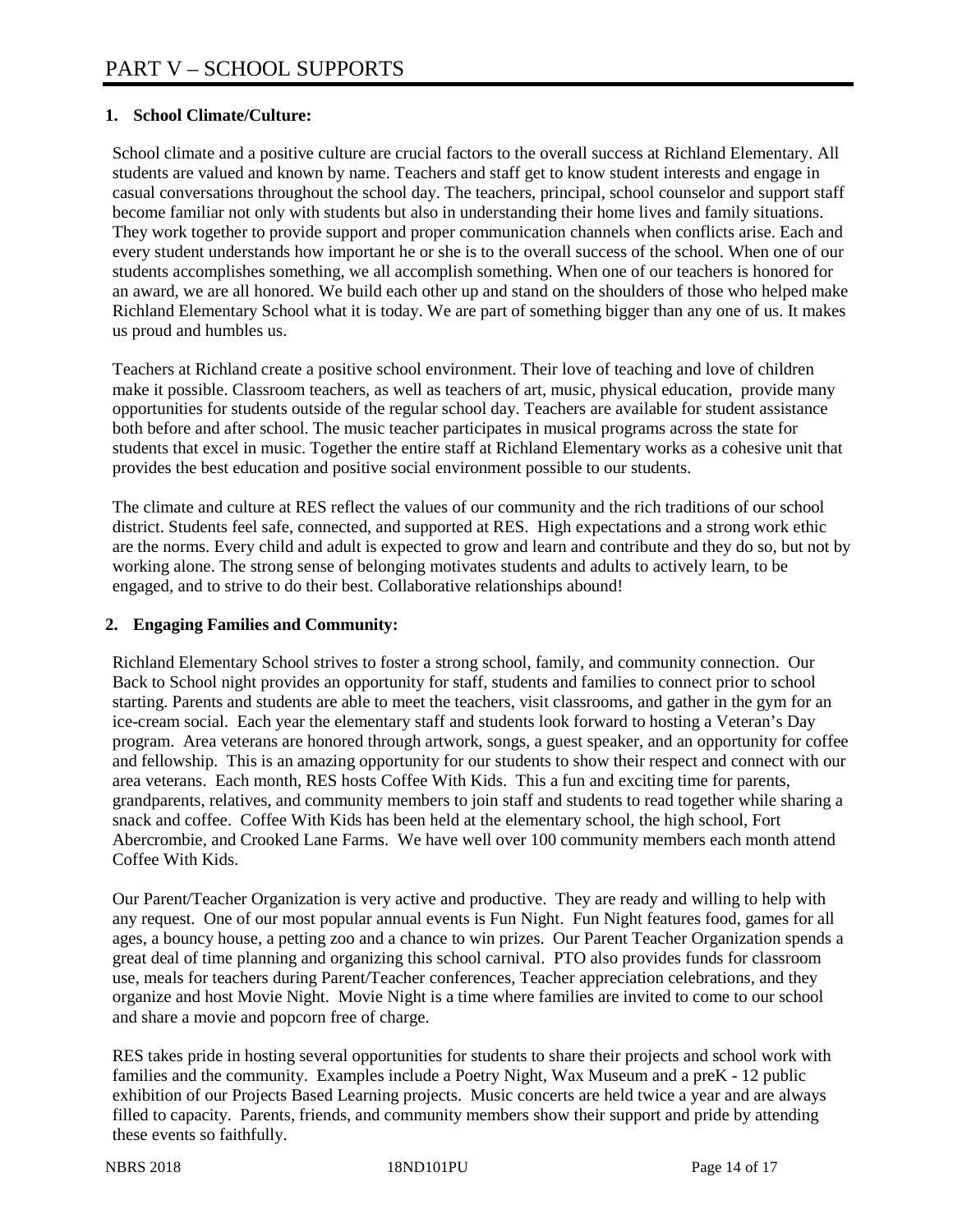An After School Program is available for students who need a place to go after school. The program provides activities and a safe environment for students. A Back Pack program is also available for families in need.

School/home communication is very important to Richland Elementary School. This is done in a variety of ways. Each teacher on our staff provides communication with parents either on a daily note which is sent home with students or Remind. Each teacher and administrator also has a Weebly website. Other methods of school/home communications are Seesaw, and a monthly district Newsletter. To maximize the effectiveness of parent and community support, Richland gathers important feedback through the AdvanceEd Stakeholder Surveys each year.

RES recognizes the importance of school, families, and community working together to create the best learning environment for our students.

#### **3. Professional Development:**

Richland Elementary School utilizes our AdvancED goals to align our professional development opportunities. The opportunities have been presented at local/regional, state and national levels. During the school year, weekly staff development opportunities are available every Wednesday for teachers as well as days set aside by the academic calendar. Teachers also have the opportunity for PD through personal interests and goals which is supported by the district and Parent-Teacher Organization. Examples of some of the personal conferences we have attended include Happy Go Teach, Metro Tech Conference, and state preschool/kindergarten conferences.

Our AdvancED goal has guided our staff to attend the Ron Clark Academy (RCA), Improving Academic Literacy (IAL) with Dr, Kevin Feldman, and the EdLeader21 Conference. These opportunities have given our staff strategies and opportunities to lead and to reach our goal of effective student engagement. We have incorporated a house system similar to that of RCA that has formed relationships between Richland Elementary and Richland High School students. During this time together we focus on service projects to assist the communities in which we live. IAL has not only given us strategies but helped us to create our own learning walks to observe and learn from other teachers in our building.

Richland Elementary has been dedicated to incorporating Projects Based Learning in our school. Our administration has given us numerous opportunities to be trained by sending us to High Tech High in San Diego, Buck Institute, and Metro Projects Based Learning. All teachers at RES have implemented crosscurricular projects into their classroom and are showcasing them to parents and the public at our first exhibition night in May.

We are also very fortunate to have a nationally trained staff member in the Nurtured Heart Approach. She has attended many conferences and is continuing to train not only our RES staff but RHS staff and parents as well. This professional development has taught us strategies to focus on the positives and creating relationships with our students.

Additional professional development is required from the State of North Dakota. Some of these requirements include Title I, trauma, suicide prevention, bullying, ethics, AED/CPR training. Morale and team building activities are also incorporated by our administrators. RES has facilitated book studies with, Move Your Bus by Ron Clark, Teach Like a Pirate by Dave Burgess, and PBL in the Elementary Grade by Buck Institute.

Most recently our school board and administration have given teachers the opportunity to participate in the Teacher Leadership Academy. This allows teachers to obtain their master's degree in leadership and is reimbursed by the district in return for years of service. During this academy, teachers coursework will be specific to the needs of our school and district.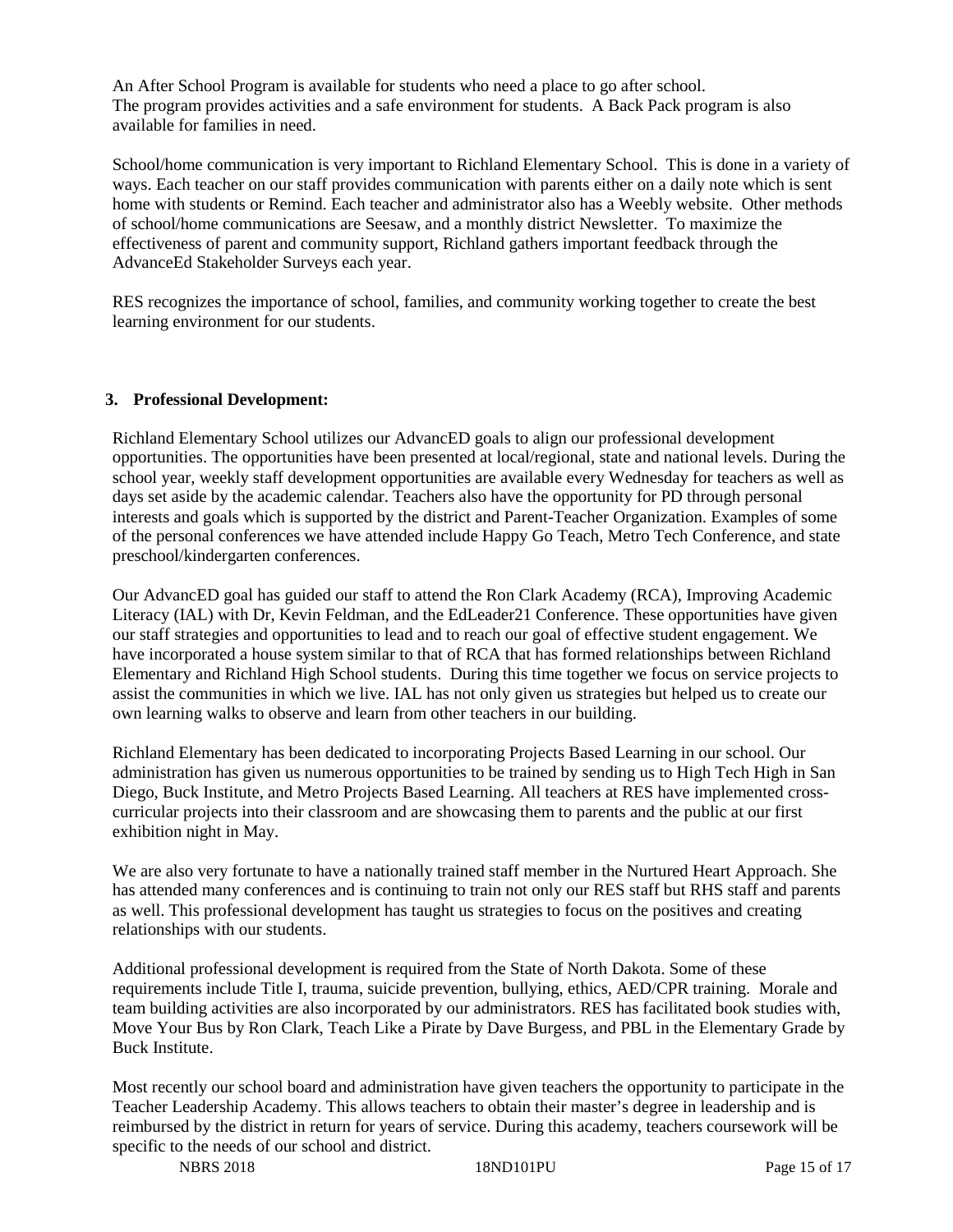The Marshall teacher and principal evaluation tool is being implemented. The program "Rubrix" is aiding principals in the collection of data when observing teachers for the evaluation process. Early release times have been implemented to allow for a more comprehensive professional development plan. The school's mission statement will be reviewed and revised if necessary. A district leadership team was created to drive change based on a collection of data. Training is being provided to the members of the District Leadership Team to implement the MTSS process. The school district is moving from the RtI process to the more comprehensive MTSS process, which will provide the necessary support for students that are below grade level.

Professional development is highly valued by RES and our administration. Our teachers receive monies towards PD yearly and can also request extra funds from PTO. We feel fortunate to have this support from our administration and school board to further our educational needs.

#### **4. School Leadership:**

At Richland Elementary School, we pride ourselves on school leadership that involves the superintendent, principals, teachers, support staff, School Board members, parents, and community patrons. RES embodies a philosophy of collaborative teamwork where staff members concretely and positively contribute to each student's success. Our District Leadership Team was developed to drive our strategies and goals developed by stakeholders. All stakeholders that understand the vision and mission of our school and participate in the necessary work of achieving it, are integral to our overall success. School leadership begins and ends with every one of us, and we strive to develop leaders within our staff and students. We have a shared focus on learning and high expectations for student achievement. The Teacher Leadership Academy and EdLeader21 provide the opportunity for professional growth within our school. Through AdvancED, multiple teachers have had the opportunity to make a difference for the benefit of learners by volunteering their time to serve on an engagement review team. We have a shared responsibility in accomplishing our goals, and this work involves a continuous process of self-reflection, inquiry, communication, and action research.